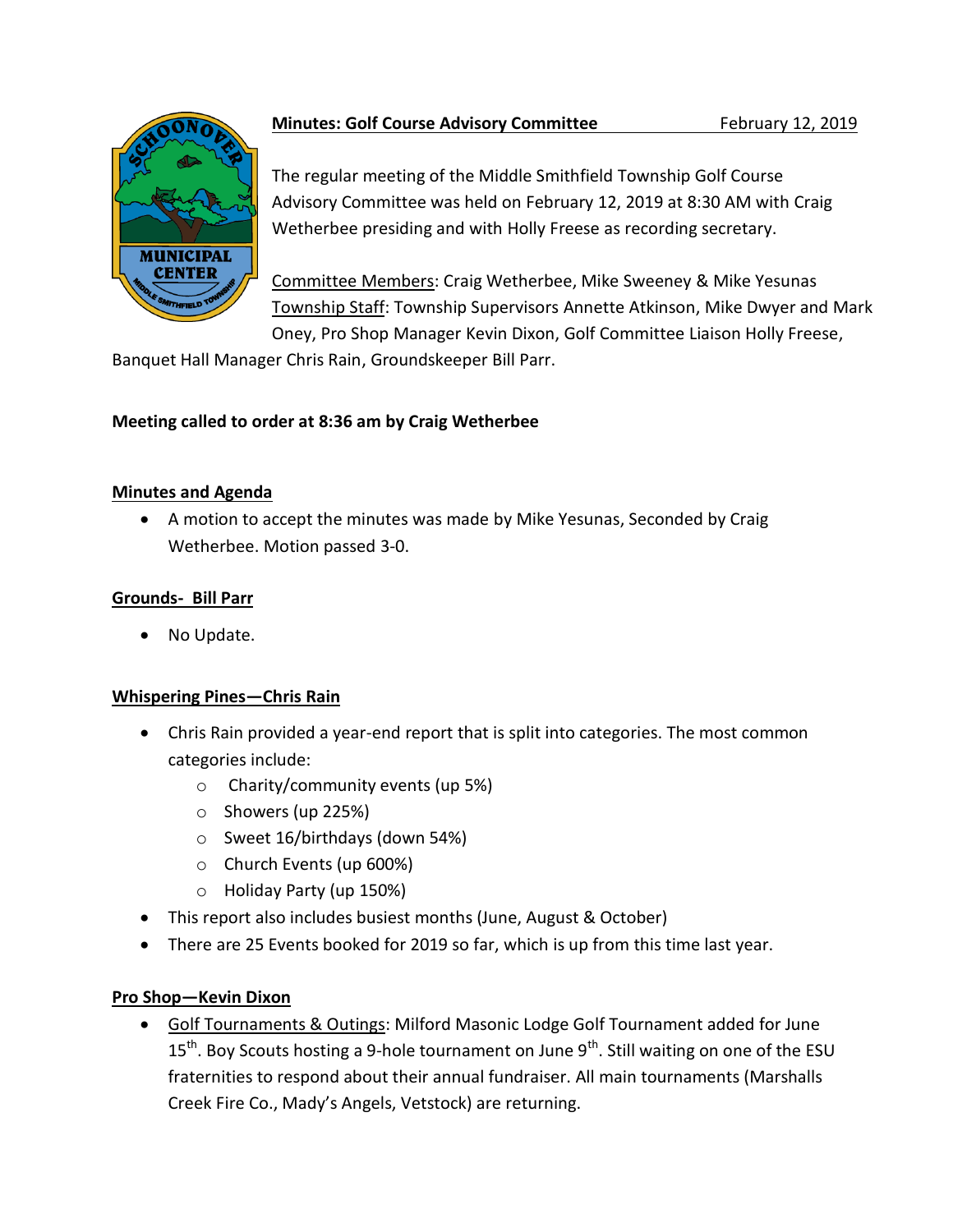Looking at some new merchandise and ordered some small things (logo balls, etc.) to get ready to open.

#### **Financials—Ray Wolfe**

• No update.

#### **Marketing**

 $\bullet$  No update. Will have a golf marketing meeting on February 12<sup>th</sup> to discuss the plan for the year. Will have more to report next month.

#### **Old Business:**

 **2019 Memberships**: Ray White was absent, no report on membership task force. Craig Wetherbee said no meetings have taken place.

#### **New business:**

- Caterer: Mike Dwyer addressed the issue of catering for golf events since Pub 570 has closed. Kevin Dixon mentioned that there are a few options based on who has catered private events in the past and have expressed interest. Kevin Dixon will talk to Tom X Pub because of their location and since we have worked with them on the Friday Night Scramble and sandwiches for the weekend. Big A is also an option, because we want to stay in the township if possible. Mike Dwyer also mentioned Frank's, the question is whether or not servers are needed. Kevin Dixon will work on finding a catering option.
- **Bridges:** work on the bridge down by Fringe Dr. will being within the next 6 weeks. MetEd has been coordinated with and scheduled, because they have to move their lines first. This bridge will tentatively be done this summer.

The big bridge on Big Ridge Dr. is in the engineering stage and will hopefully have all permits in place this year. This Spring the township will be putting a design together to finalize a new entrance off of Sellersville Dr. But the end of the year that bridge will most likely have to be closed. There are metal plates on the bridge as a quick fix, but something more permanent needs to be done. At some point the main entrance will be off of Sellersville and there will be some signage to help golfers find the course.

 Enhanced Security: Craig Wetherbee mentioned the enhanced security in place at the township building. Mike Dwyer stated that the township has been working on increasing